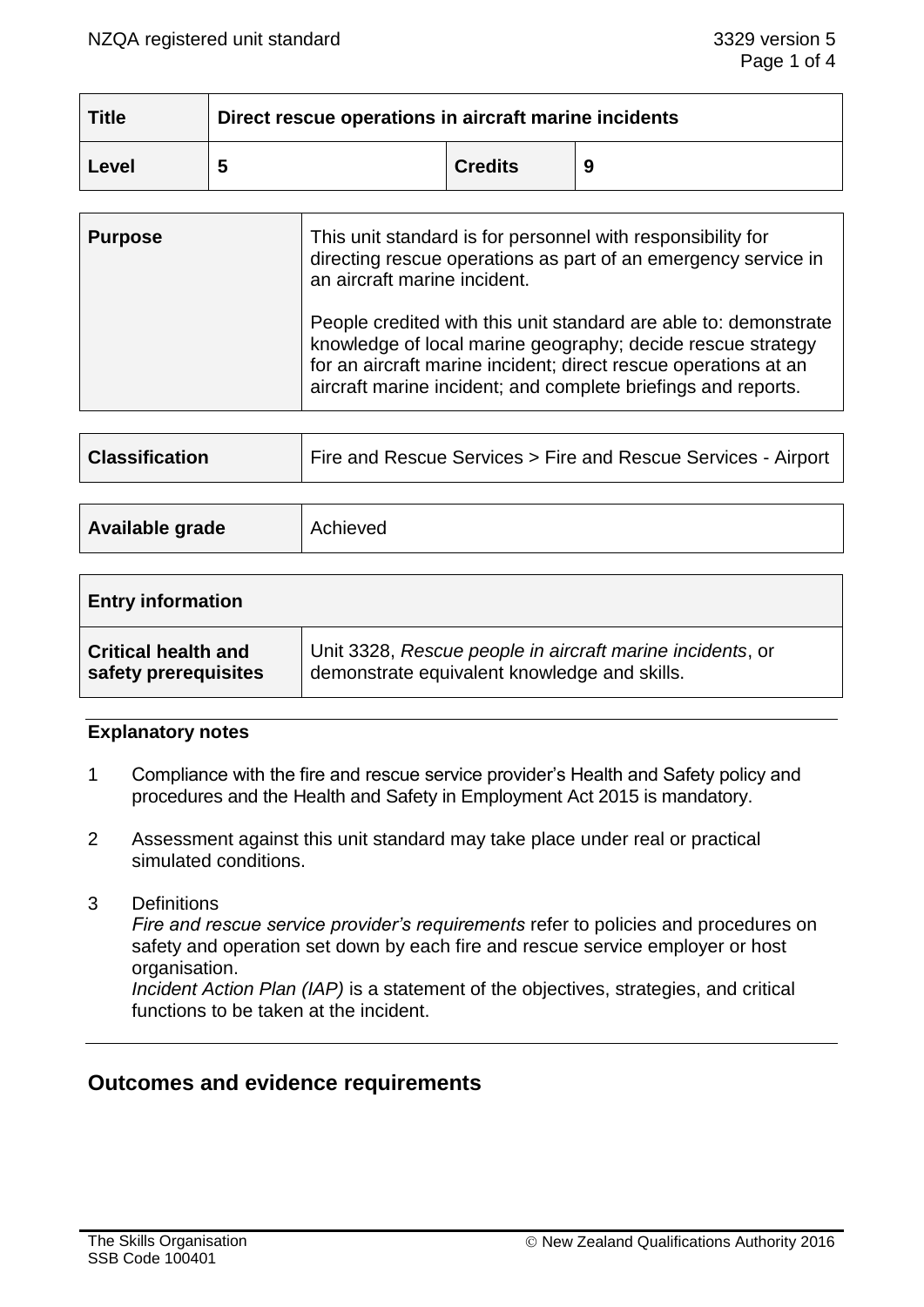## **Outcome 1**

Demonstrate knowledge of local marine geography.

## **Evidence requirements**

- 1.1 Details of local marine geography that could affect potential rescue operations are identified and described in accordance with the fire and rescue service provider's requirements.
	- Range landmarks, known hazards to vessels, tide movements, water depth, navigation routes.
- 1.2 The effects of weather on local sea conditions are described in accordance with the fire and rescue service provider's requirements.
- 1.3 Predictions of weather changes are based on marine weather forecasts and visual evidence, and promote the safe operation of rescue vessels in accordance with the fire and rescue service provider's requirements.

## **Outcome 2**

Decide rescue strategy for an aircraft marine incident.

## **Evidence requirements**

- 2.1 The route is selected and communicated to rescue personnel in accordance with the fire and rescue service provider's requirements.
- 2.2 Analysis of the situation at the emergency site is made in terms of numbers of people in the aircraft and in the water, tide movements and likely weather changes.
- 2.3 The situation report and IAP is communicated to all other agencies and vessels in accordance with the fire and rescue service provider's requirements.
- 2.4 Chosen strategy allows the rescue of the greatest number of people for the time and resources available in the current and foreseeable conditions in accordance with the fire and rescue service provider's requirements.

## **Outcome 3**

Direct rescue operations at an aircraft marine incident.

## **Evidence requirements**

- 3.1 Rescue vessels are coordinated in accordance with the requirements of the IAP.
- 3.2 Additional assistance is identified and communicated to the incident controller in accordance with the fire and rescue service provider's requirements.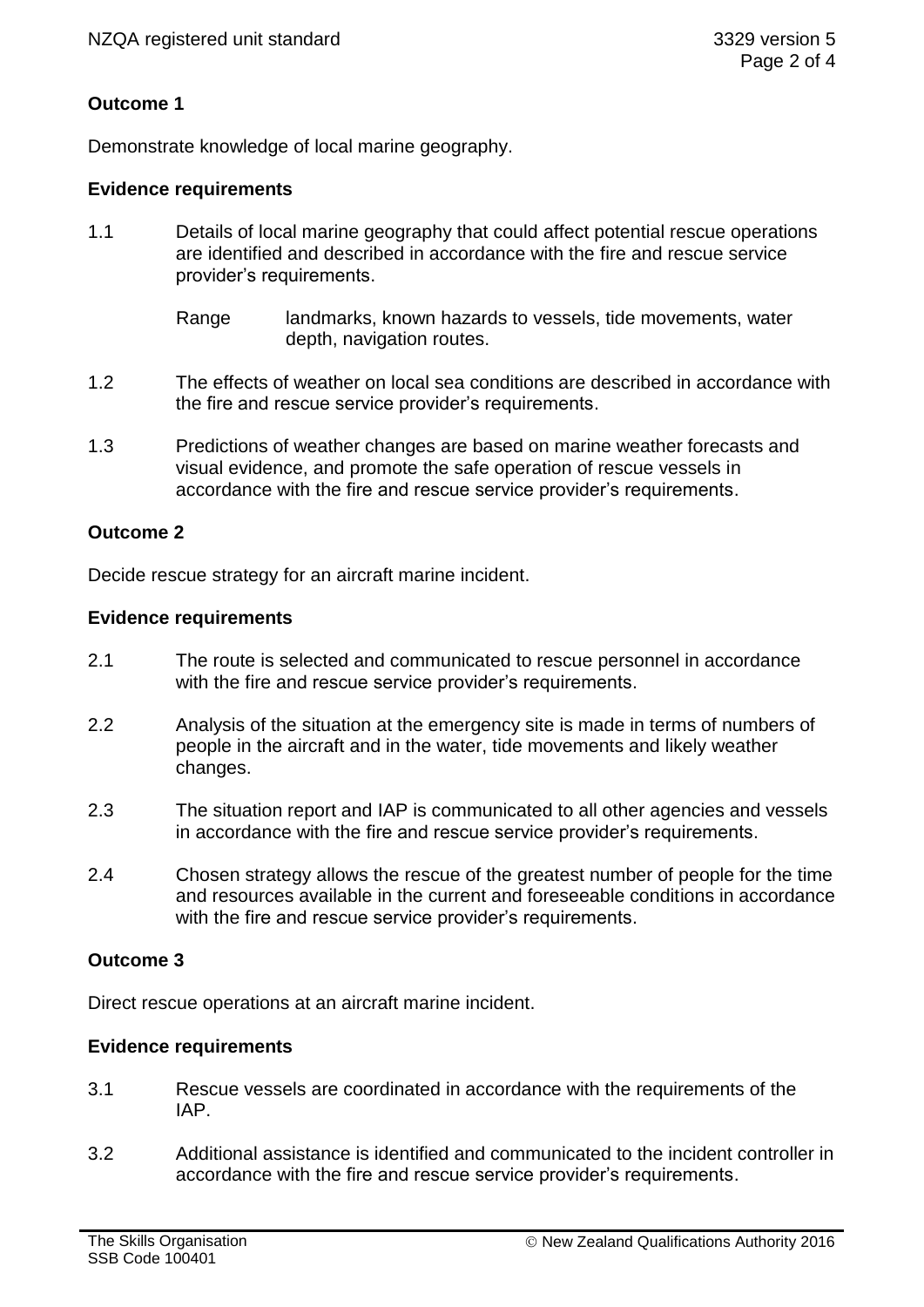- Range divers and/or shore personnel.
- 3.3 Monitoring of the welfare of rescue personnel allows action to be taken to minimise risk in accordance with the fire and rescue service provider's requirements.
- 3.4 The strategy and tactics are reviewed in response to incident variables in accordance with the requirements of the IAP.
- 3.5 The command structure is established in accordance with legislative requirements and/or CIMS operational practices.

#### **Outcome 4**

Complete briefings and reports.

#### **Evidence requirements**

- 4.1 Briefing of teams and handover requirements are completed in accordance with the fire and rescue service provider's requirements.
- 4.2 Reports are completed and debriefings conducted in accordance with the fire and rescue service provider's requirements.

Range internal agencies, external agencies.

| <b>Planned review date</b> | $\vert$ 31 December 2021 |
|----------------------------|--------------------------|
|                            |                          |

#### **Status information and last date for assessment for superseded versions**

| <b>Process</b>           | <b>Version</b> | <b>Date</b>      | <b>Last Date for Assessment</b> |
|--------------------------|----------------|------------------|---------------------------------|
| Registration             |                | 16 March 1995    | 31 December 2013                |
| Revision                 | 2              | 21 May 1998      | 31 December 2013                |
| <b>Review</b>            | 3              | 25 March 2004    | 31 December 2013                |
| <b>Review</b>            | 4              | 17 November 2011 | 31 December 2019                |
| Rollover and<br>Revision | 5              | 16 June 2016     | N/A                             |

| <b>Consent and Moderation Requirements (CMR) reference</b>                     | $ 0039\rangle$ |
|--------------------------------------------------------------------------------|----------------|
| This CMR can be accessed at http://www.nzga.govt.nz/framework/search/index.do. |                |

#### **Please note**

Providers must be granted consent to assess against standards (accredited) by NZQA, before they can report credits from assessment against unit standards or deliver courses of study leading to that assessment.